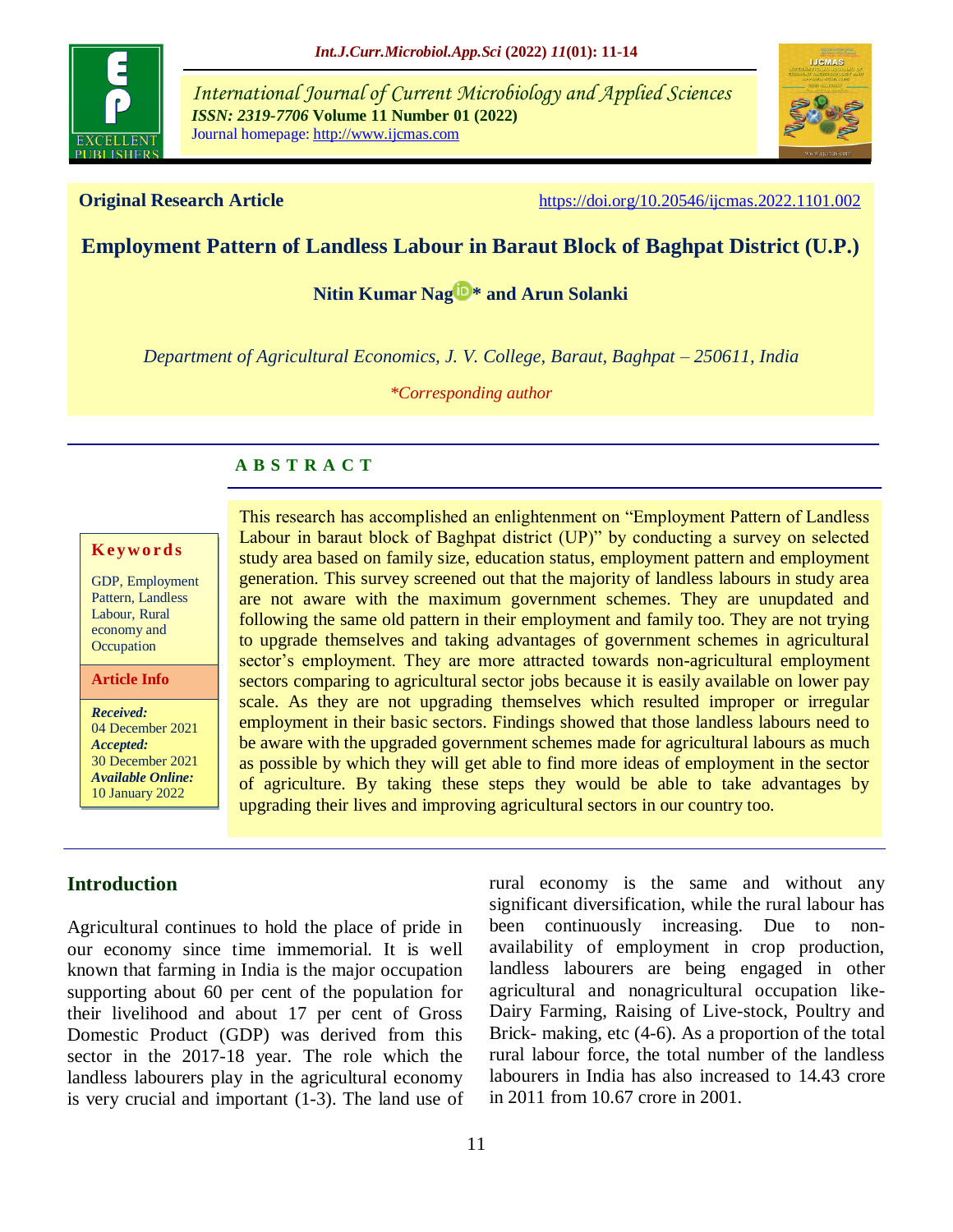Agricultural workers constitute the most neglected class of rural structure. Their income is very low and employment is irregular (7-10). Since they are unskilled and lack of training, they do not have alternative employment opportunities also. They are not organized and they cannot fight for their rights also. They are not literate. Due to all these reasons, their economic conditions could not be improved even after more than six decades of planning. The shift from farm to non – farm sectors should be accelerated with focus on agro based activities particularly, food processing and rural services sectors to provide job to landless labour in the rural area (10-14).

The special employment programmes have been initiated to promote social justice among the poor labourers viz - Rural Landless Employment Guarantee Programme (RLEGP), Mahatma Gandhi National Rural Employment Guarantee Act (MGNREGA), Pradhan Mantri Kisan Samman Nidhi (PM-KISAN) etc. These programmes help in providing supplementary employment to agricultural labourers.

## **Materials and Methods**

The present research work was carried out in Baghpat district of Uttar Pradesh, the district has six development blocks out of which Baraut blocks were selected randomly for the study. A list of landless labor from each selected village was prepared with the help of the village head and categorized into three categories according to family size viz. 3-6 members family, 6-9 members family, and 9-12 members family. 48 landless laborers from each village were selected by using stratified random sampling with Proportional Allocation. A total of 96 landless laborers was selected for the study purpose. Data collected for study pertaining to the period 2018-19. The primary data were collected survey method with respondents through schedule by personal interview.

Collected data were tabulated according to need and purpose of study. Simple tabular analysis was made. The data will be analyzes by using simple statistical tools such as 'Averages' and 'Percentage'.

# **Analytical tools**

$$
W.A. - \frac{fWX}{fW}
$$

Where,  $X -$ Variable

W – Weight of X variable

# **Results and Discussion**

The present deals with the various aspects pertaining to socio-economic profile of selected borrowers. It takes into account the average size of family, Education Status of selected landless labours, types of occupation and data regarding employment generation per year. The results obtained have been resented under the following heads:

Family Size of selected landless labour in the study area

Education Status of Selected landless Labour

Employment of pattern of selected landless labour

Employment Generation/year (In days)

The above Table 1 indicates the family size of selected landless labourers. The average size of the family of selected landless labourers varies from 4.36 persons to 9.20persons per family. The family size was on 9-12 category size group was largest i.e. 9.20 persons per family and smallest the family was on 3-6 category size group i.e.4.36 persons per family. The above table 2 shows the Education Status of selected landless labourers.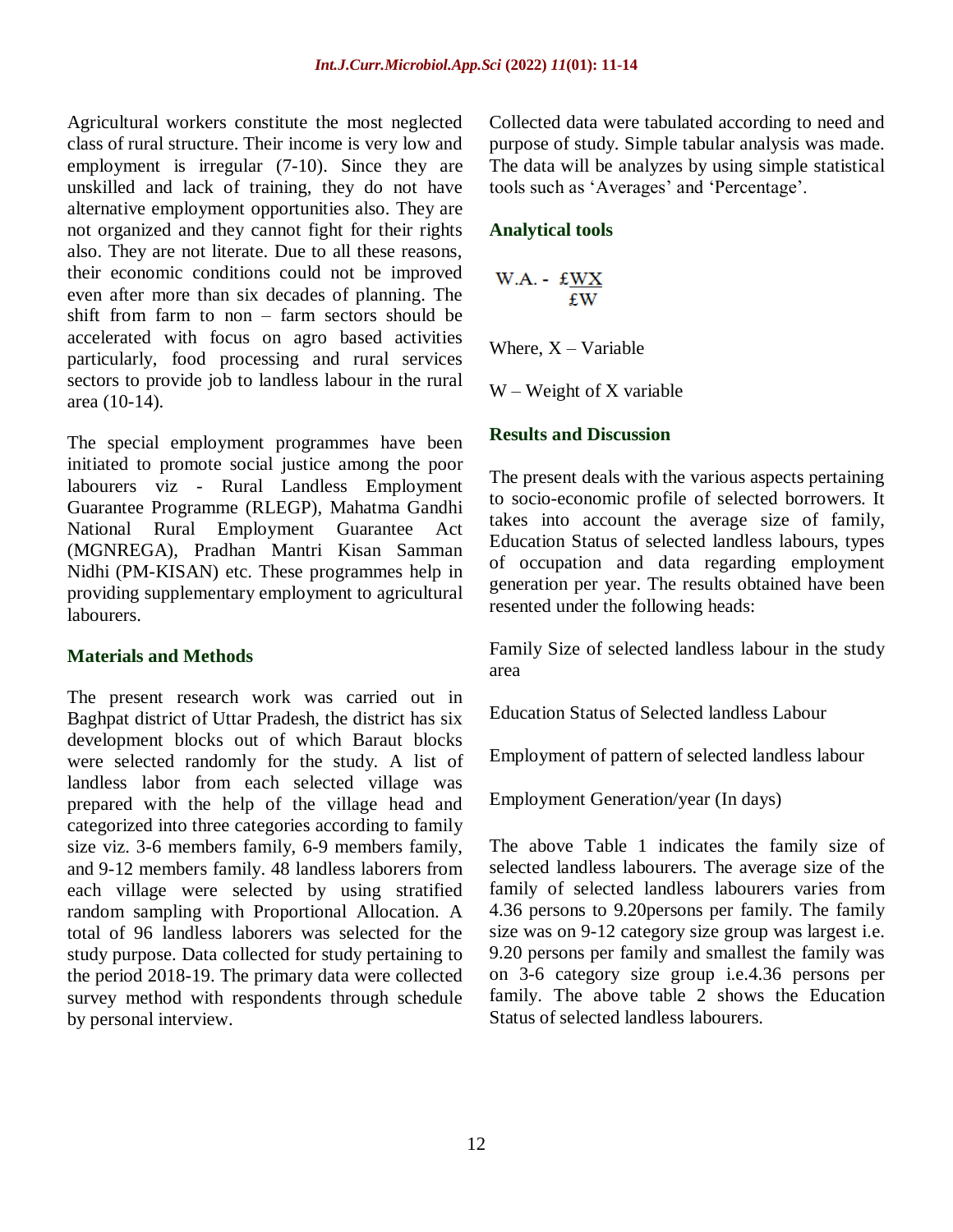### *Int.J.Curr.Microbiol.App.Sci* **(2022)** *11***(01): 11-14**

| <b>Category</b><br>(No. of persons) | No. of<br><b>labours</b> | <b>Man</b> | Woman | <b>Overall</b> |
|-------------------------------------|--------------------------|------------|-------|----------------|
| $3 - 6$                             | 46                       | 2.30       | 2.06  | 4.36           |
| $6 - 9$                             | 31                       | 3.32       | 2.80  | 6.12           |
| $9-12$                              | 19                       | 4.73       | 4.47  | 9.20           |
| Average                             | 96                       | 3.45       | 3.11  | 6.56           |

## **Table.1** Family Size of selected landless labour in the study area

## **Table.2** Education Status of Selected landless Labour

| Category<br>(No. of persons) | <b>No. of labourers</b> | <b>Non-literate</b> | Literate      |
|------------------------------|-------------------------|---------------------|---------------|
| $3 - 6$                      | 46                      | 26(56.52)           | 20(43.48)     |
| $6 - 9$                      | 31                      | 18 (58.07)          | 13 (41.93)    |
| $9 - 12$                     | 19                      | 14 (73.69)          | 05(26.31)     |
| <b>Total</b>                 | 96                      | 58 (60.41)          | (39.59)<br>38 |

\*Figure in bracket shows percentage.

## **Table.3** Employment of pattern of selected landless labour

| Category     | <b>Number of Labours</b> | <b>Agricultural</b> | Non-Agricultural |
|--------------|--------------------------|---------------------|------------------|
| $3 - 6$      | 46                       | 6(13.05)            | 40(86.95)        |
| $6-9$        | 31                       | 5(16.12)            | 26 (83.88)       |
| $9 - 12$     | 19                       | 5(26.31)            | 14 (73.69)       |
| <b>Total</b> | 96                       | 16(16.67)           | 80 (83.33)       |

(Figures in parenthesis represent percentage to their respective total)

## **Table.4** Employment Generation/year ( In days )

| S. No. | <b>Family Size</b> | <b>Number of Labours</b> | <b>Average Employment/year</b> |
|--------|--------------------|--------------------------|--------------------------------|
|        | $3-6$              |                          | 128.91                         |
|        | $6-9$              |                          | 167.74                         |
|        | $9-12$             |                          | 157.36                         |
|        | <b>Total</b>       |                          | 155.33                         |

The highest Literacy rate was on 3-6 family size groups i.e. 43.48 while the Lowest Literacy rate was on 9-12 family size of the group i.e. 26.31.The Highest Illiteracy was on 9-12 family size of group i.e. 73.69 while Lowest Illiteracy was on 3-6 family size group i. e. 56.52.

The above table 3 shows the employment pattern of selected landless labour in the study area. Table

shows that out of the total selected landless labours 83.33 % found their employment in None Agricultural fields while only 16.67 % of the total selected laborers were getting their jobs in agriculture.

The table no. 4 shows the Employment Generation of the selected landless laboureres in the study area. The above table shows that Highest Employment